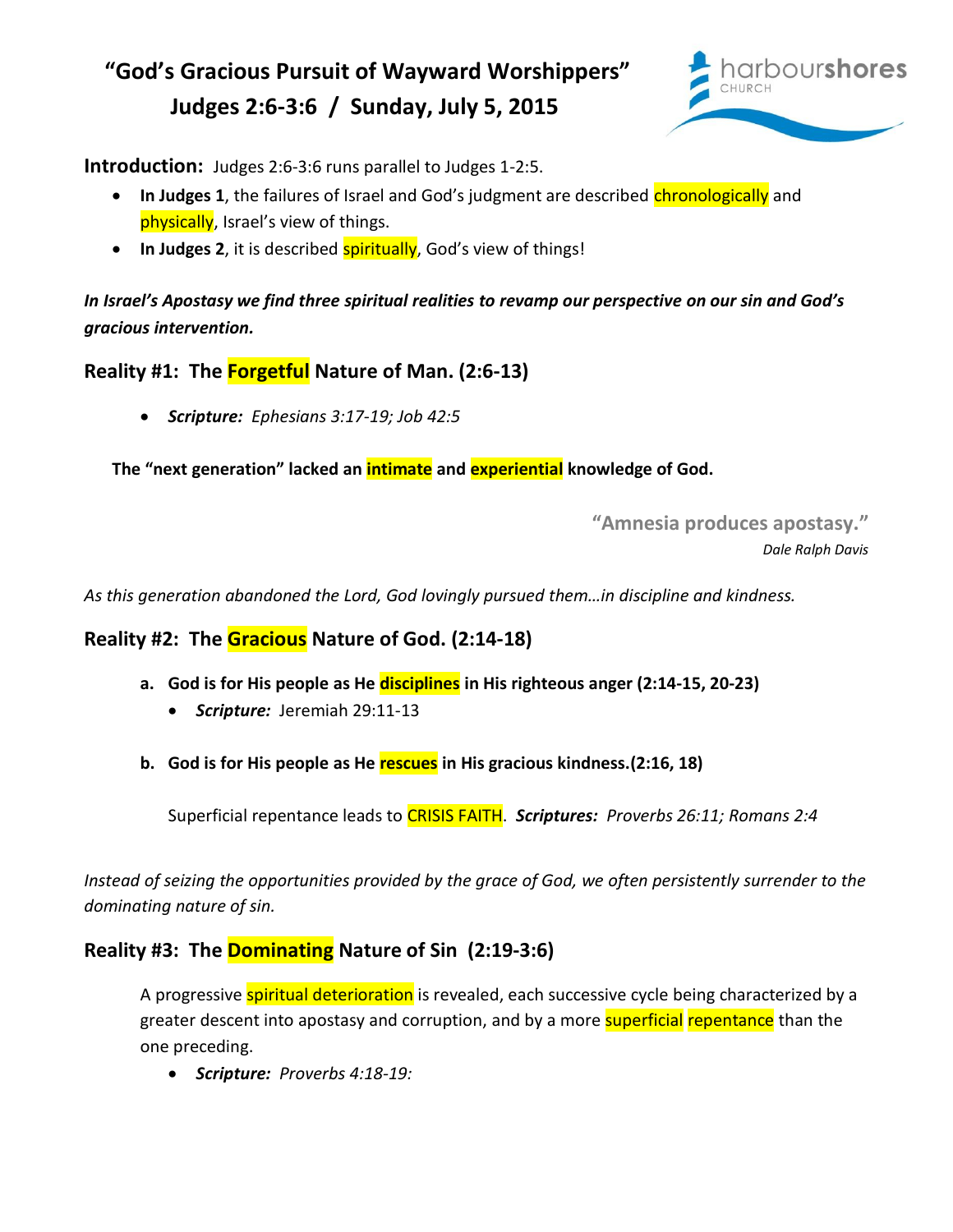The Israelites gave themselves away to the lowest bidders, gods that could give nothing in return!

*Scriptures: John 10:10; Matthew 11:28-30*

*What you worship will rule you. Will you worship a cruel master or a caring Lord?*

**Conclusion:**

**The message of Judges:** We need a perfect, eternal, complete Savior to deliver the **soul**, as well as the **body**.



*Part 2 of "Judges: Imperfect Saviors and a Wayward People" Pastor Stephen Schultze*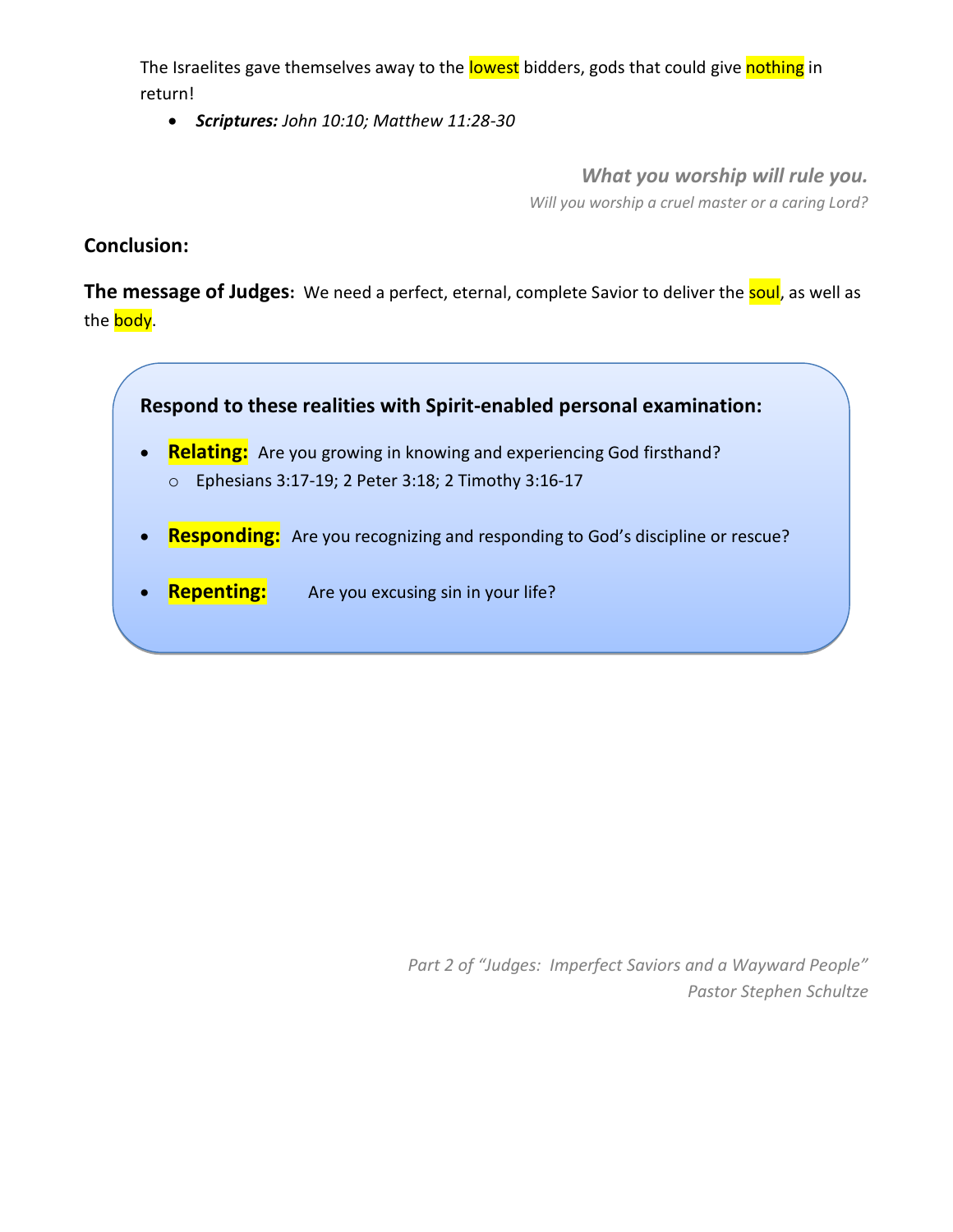| "God's Gracious Pursuit of Wayward Worshippers"<br>Judges 2:6-3:6 / Sunday, July 5, 2015                                                                                                                                          | arbourshores                                     |
|-----------------------------------------------------------------------------------------------------------------------------------------------------------------------------------------------------------------------------------|--------------------------------------------------|
| <b>Introduction:</b> Judges 2:6-3:6 runs parallel to Judges 1-2:5.<br>In Judges 1, the failures of Israel and God's judgment are described<br>In Judges 2, it is described _______________________________, God's view of things! |                                                  |
| In Israel's Apostasy we find three spiritual realities to revamp our perspective on our sin and God's<br>gracious intervention.                                                                                                   |                                                  |
| Reality #1: The _________________________________ Nature of Man. (2:6-13)                                                                                                                                                         |                                                  |
| • Scripture: Ephesians 3:17-19; Job 42:5                                                                                                                                                                                          |                                                  |
|                                                                                                                                                                                                                                   |                                                  |
|                                                                                                                                                                                                                                   | "Amnesia produces apostasy."<br>Dale Ralph Davis |
| As this generation abandoned the Lord, God lovingly pursued themin discipline and kindness.                                                                                                                                       |                                                  |
|                                                                                                                                                                                                                                   |                                                  |
| c. God is for His people as He _______________ in His righteous anger (2:14-15, 20-23)<br>• Scripture: Jeremiah 29:11-13                                                                                                          |                                                  |
| d. God is for His people as He _______________ in His gracious kindness.(2:16, 18)                                                                                                                                                |                                                  |
| Superficial repentance leads to ______________ __________________.<br>• Scriptures: Proverbs 26:11; Romans 2:4                                                                                                                    |                                                  |
| Instead of seizing the opportunities provided by the grace of God, we often persistently surrender to the<br>dominating nature of sin.                                                                                            |                                                  |
| Reality #3: The _________________________________ Nature of Sin (2:19-3:6)                                                                                                                                                        |                                                  |
| being characterized by a greater descent into apostasy and corruption, and by a more                                                                                                                                              |                                                  |

\_\_\_\_\_\_\_\_\_\_\_\_\_\_\_\_\_\_\_\_\_ \_\_\_\_\_\_\_\_\_\_\_\_\_\_\_\_\_\_\_ than the one preceding. *Scripture: Proverbs 4:18-19:*